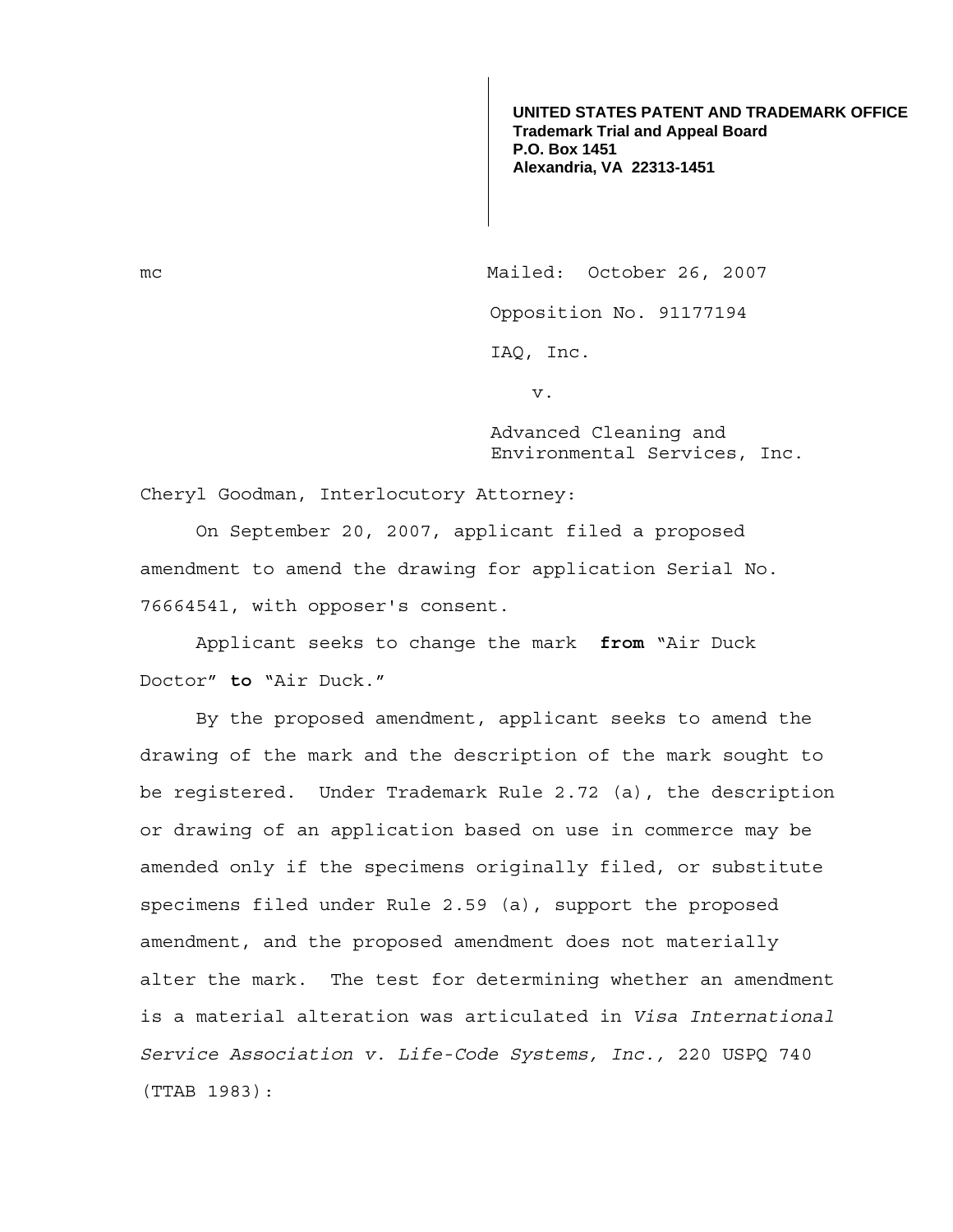The modified mark must contain what is the essence of the original mark, and the new form must create the impression of being essentially the same mark. The general test of whether an alteration is material is whether the mark would have to be republished after the alteration in order to fairly present the mark for purposes of opposition. If one mark is sufficiently different from another mark as to require republication, it would be tantamount to a new mark appropriate for a new application. 220 USPQ AT 743-44 See Trademark Rule 2.106(c).

Inasmuch as the proposed amendment to the drawing of the mark sought to be registered constitutes a material alteration thereof, the proposed amendment to the mark is hereby denied.

Applicant is allowed until THIRTY DAYS from the mailing date of this order to file an answer that complies with Fed. R. Civ. P. 8, as set forth in the Board's prior order.

To correct an error in the trial schedule set forth in the Board's order issued September 6, 2007, the parties are advised that discovery and trial dates are as follows:

| DISCOVERY PERIOD TO CLOSE:                                                       | March 5, 2008         |
|----------------------------------------------------------------------------------|-----------------------|
| 30-day testimony period for party in position of plaintiff<br>to close:          | June 3, 2008          |
| 30-day testimony period for party in position of defendant<br>to close:          | <b>August 2, 2008</b> |
| 15-day rebuttal testimony period for party in position of<br>plaintiff to close: | September 16, 2008    |